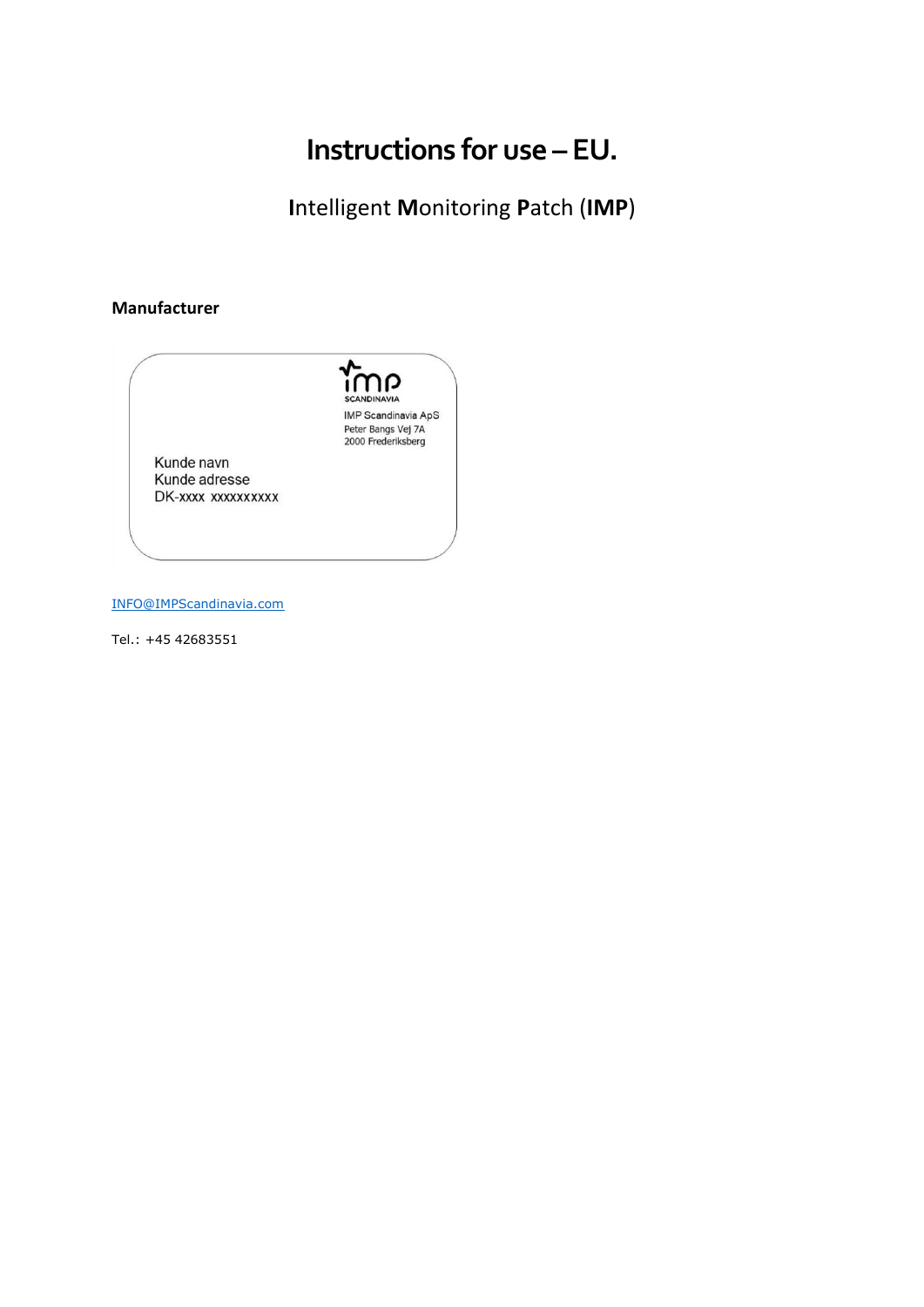### **IMP Scandinavia®**

# INSTRUCTIONS FOR USE

# Read this instruction carefully before use of the product.

### **DESCRIPTION**

IMP Scandinavia produces **I**ntelligent **M**onitoring **P**atches (**IMP**) for the healthcare sector. The product consists of an intelligent electronic part that tracks pulse and activity level. The purpose of the patch is to remove the manual nightly surveillance using remote monitoring, which helps to increase safety without disturbing patients' sleep.

The IMP system operates throughout the healthcare sector by the following setup: Set up the computer and charger in the room where the healthcare staff is mainly located. Set up beacons so the network covers the entire department.

The healthcare professional unpacks a patch from the bag and places the electronic device, in the pocket designed for that purpose, in the middle of the patch. The patch is then applied to the patient's skin where it is most convenient, but to the chest below the collarbone or forearm is preferable.

Healthcare professionals can monitor all patients wearing an electronic device through the application.

After use, healthcare professionals remove the patch from the patient. The electronic device is taken out of the patch and disinfected napkins before it is put in the charger, the rest is thrown out in the rubbish bin.

### Software minimum requirements:

- **OS:** Windows 10 or MacOS Version 10.8: "Mountain Lion"
- **Processor:** 1 gigahertz (GHz)
- **RAM:** 2 gigabytes (GB)
- **Hard disk space**: 2 GB
- **Resolution:** 800 x 600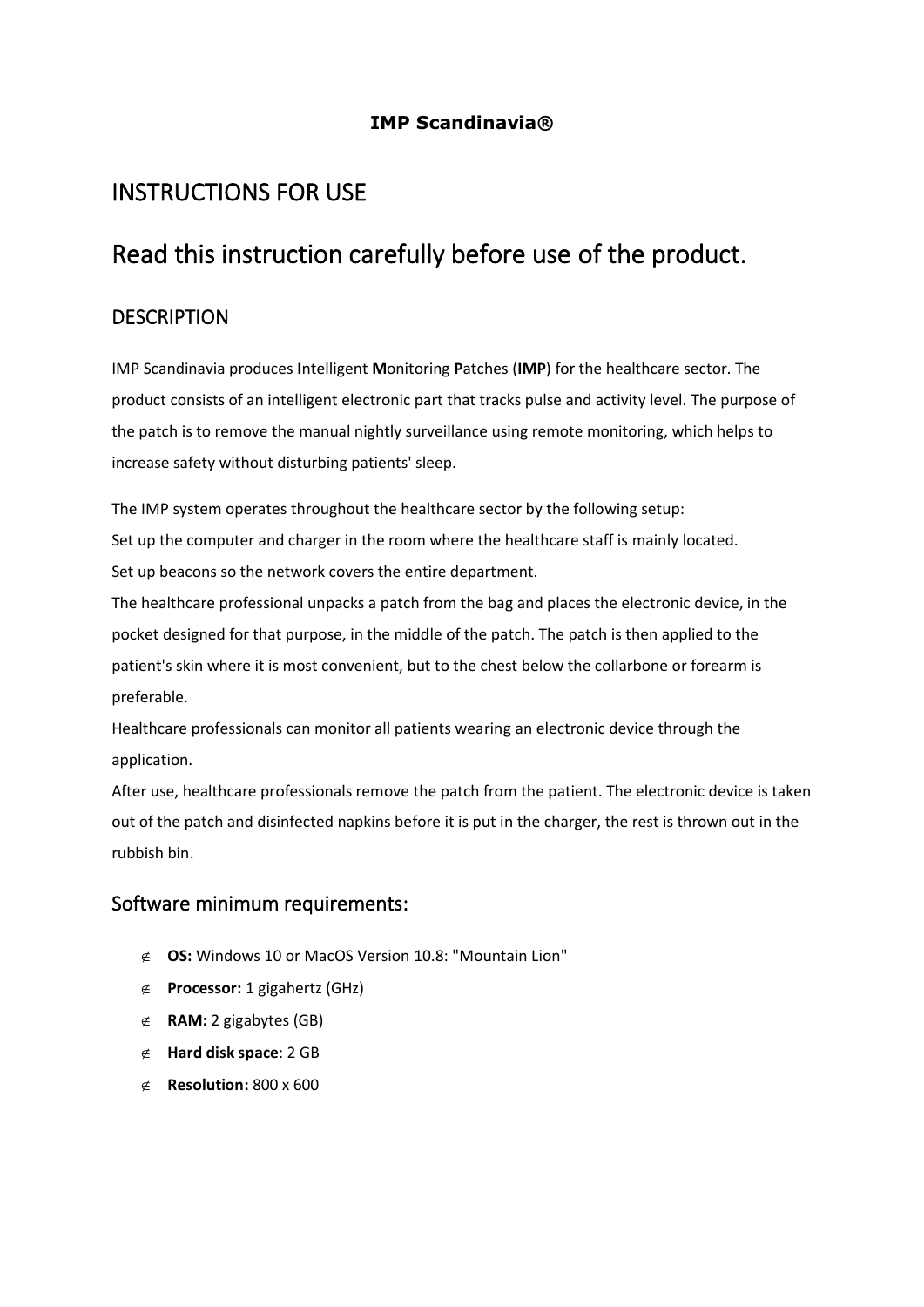## CONTENTS

### The Product contains:

**An electronic device (1)** that measures the patient's values, it is rechargeable and must be disinfected after use.

**A protective plastic (2)** on the underside of the patch that protects the adhesive surface that should have contact with the skin.

**A protective paper (3)** on top of the patch. In addition to protecting the patch itself, it also helps to stabilize the adhesive surface so that the patch can be easily mounted on the skin.

### **Note:**

The electronic part **(1)** is not waterproof so it should only be cleaned with disinfecting napkins. When the electronic part **(1)** is inside the patch and applied on a patient it reaches IP44 and is now protected against water splashes from all directions.



**A charger (4)**, for the electronic part (1) which can be plugged into a USB port or a wall socket.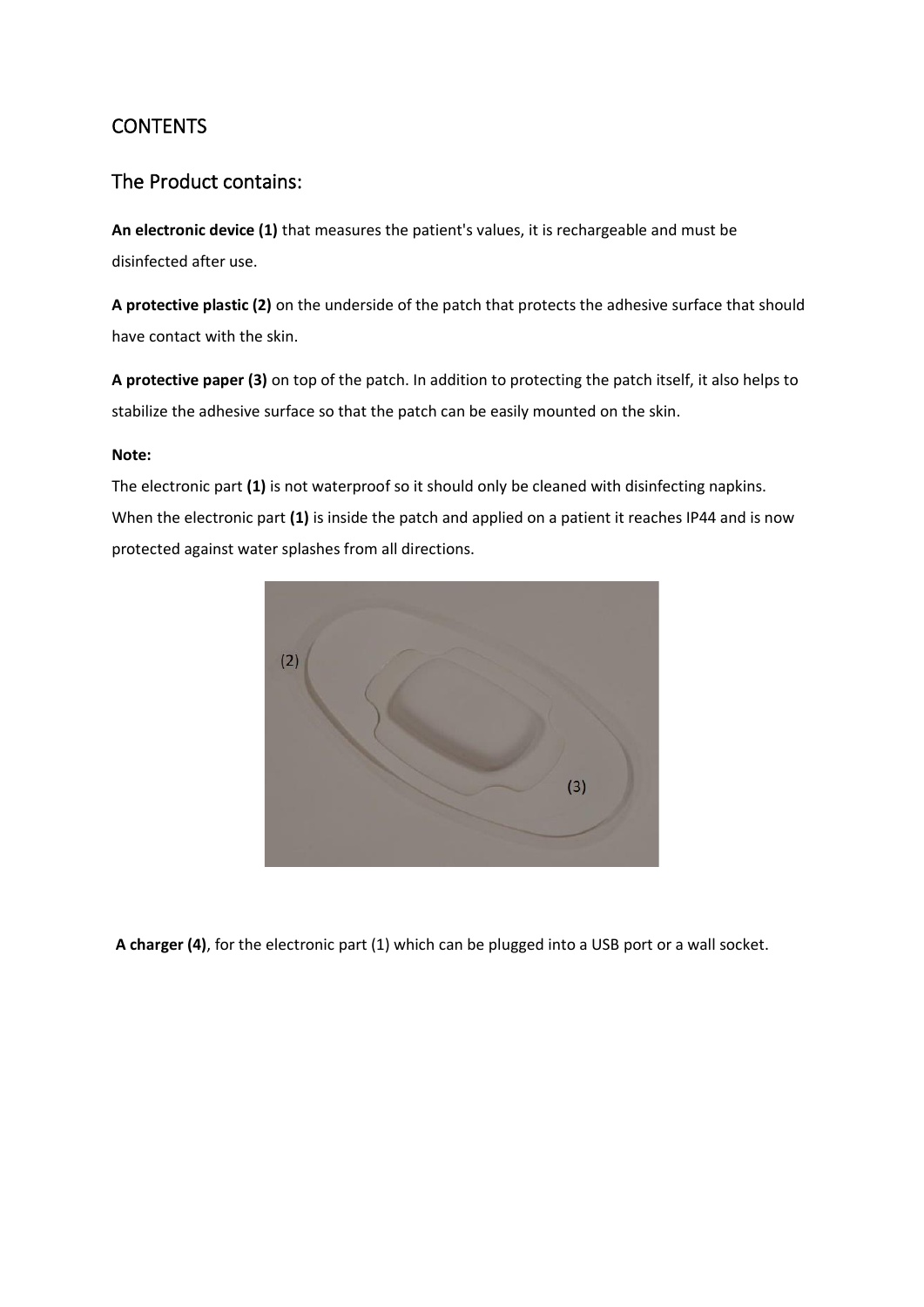

**A Base** / **Receiver (21),** which must be connected to a USB port on the computer.



**A Beacon (27)**, which must be plugged into a power outlet. It ensures the network has coverage.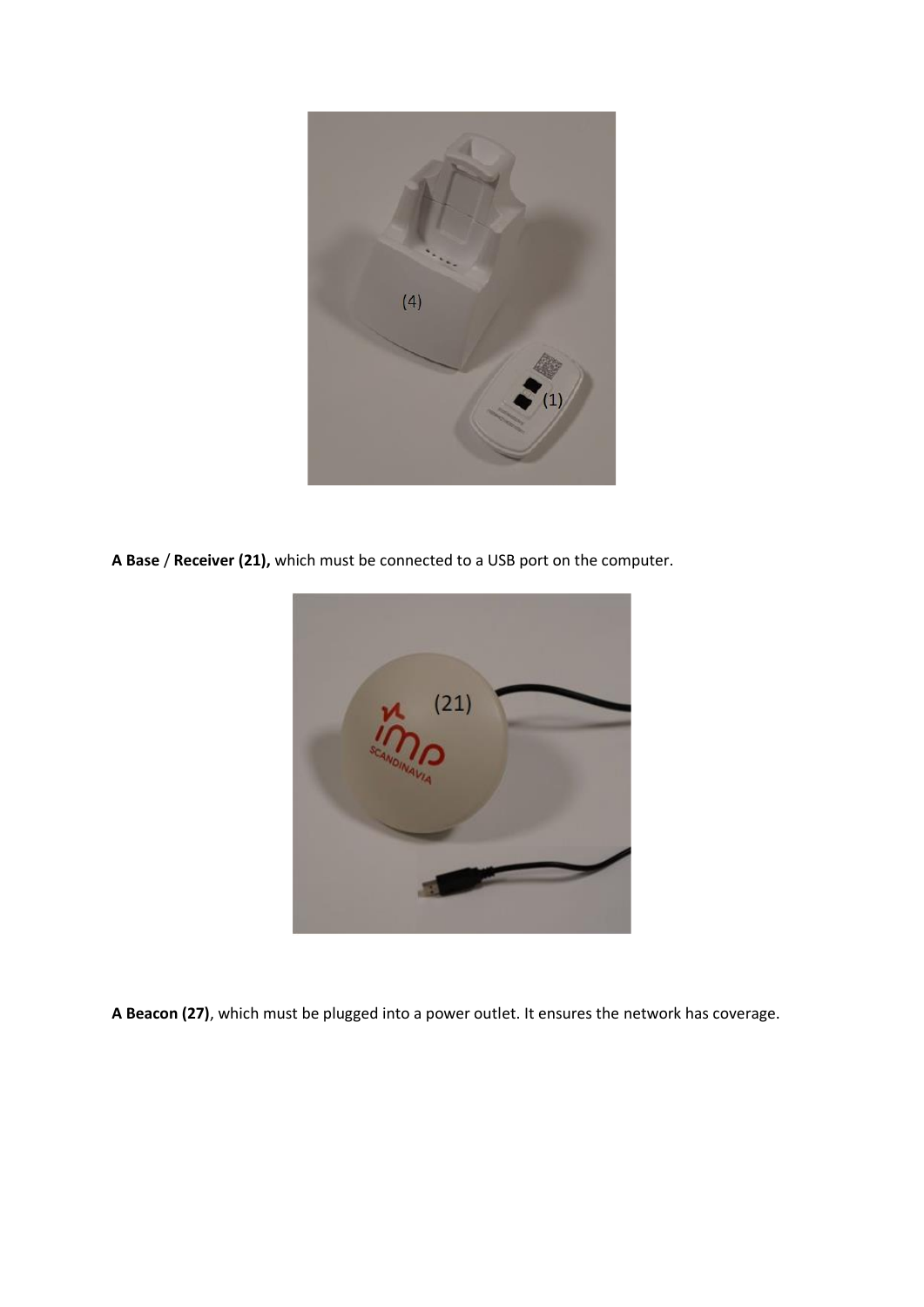

### Product description:

Operational distance – maximum range from device to device or device to receiver is 60 meters. Frequency between the electronic device and receiver – 868 Mhz. Operational time of electronic part **(1)** – minimum 12 hours. Electronic devices **(1)** connected – 1000 electronic devices **(1)** per receiver. Receivers **(21)** per system – 128 receivers. Receivers **(21)** per computer – 1 receiver.

### **PRINCIPLE OF OPERATION**:

#### **Before use:**

The electronic part **(1)** must be put in the charging station before use as it will only display a **"Card"** on the computer or mobile device after this operation has been performed.

#### **Identification of the electronics part:**

When the electronic device **(1)** is in the charger, there will be a button on the screen **(26)** for each registered electronic device **(1)**. When the button is pressed, a light will flash on the corresponding electronic device **(1)**. It is also possible to do this by entering the setting icon **(5)** and pressing **"Ping" (25)**.

#### **Activity level:**

The activity level **(22)** indicates how much movement the electronic part **(1)** is detecting at the given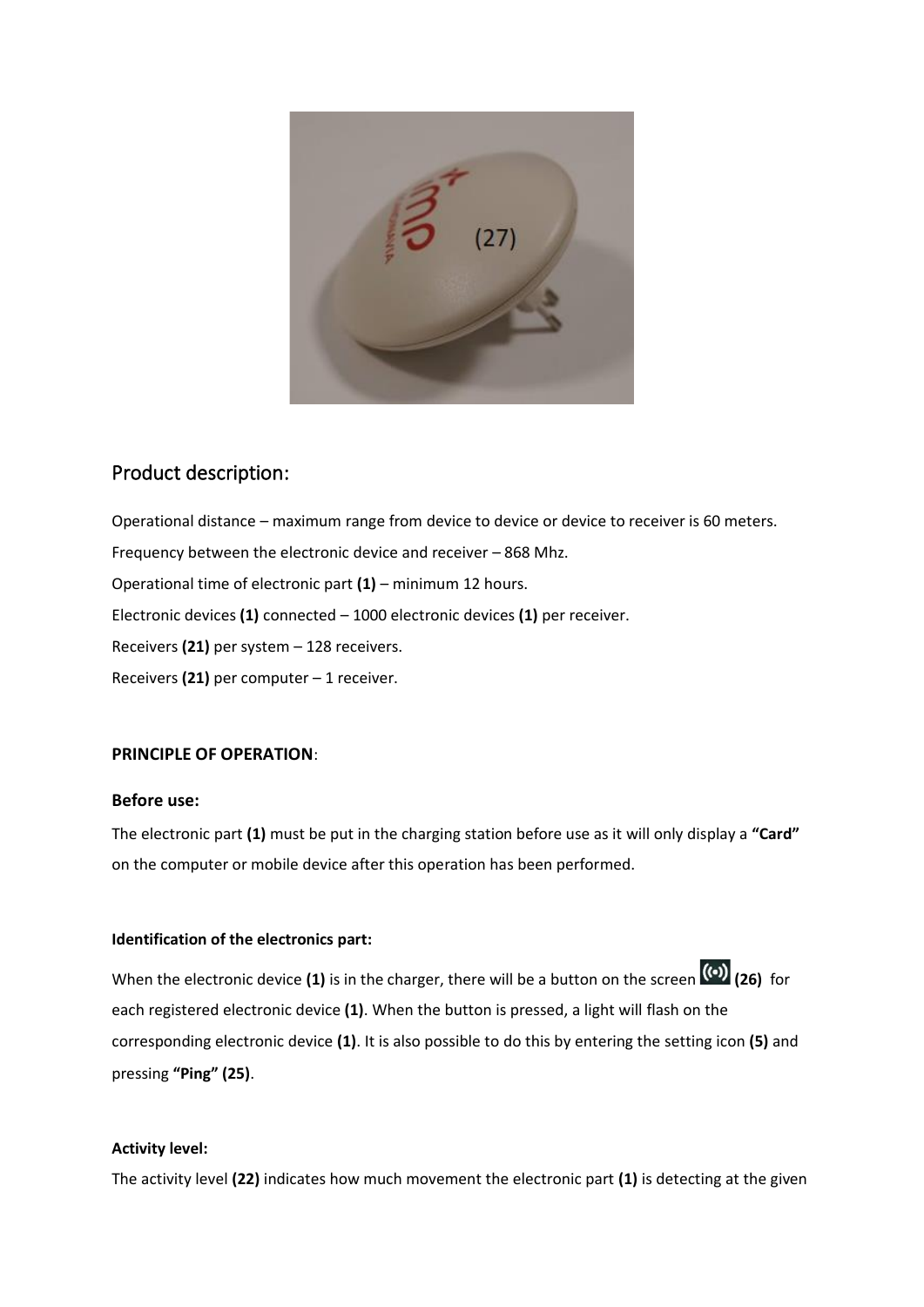moment. There will be 5 stages of activity shown on the **"Card"** and the bar will fill up as the activity increases. The electronic part **(1)** will only register the movement on the part of the body where it is located.

#### **Charging:**

On each **"Card"**, there will be an indication of how much battery is left **(12)**. The electronic device **(1)** is placed in the charger **(4)** when the battery level is low or after use. The small holes in the electronic device **(1)** should face the corresponding holes in the charger **(4)**. When the electronic part **(1)** is in the charger **(4)**, the **"Card"** changes to **"Charging"**.

#### **Numbering of room and bed:**

Each **"Card"** on the screen can be assigned a room and bed number. This is done by clicking on the setting icon **(5)** and writing the room number in the field **"Room Number" (15)** and the bed number in the field **"Bed Number" (24)**. The bed number is only used if there are several beds in the room.

#### **Set maximum and minimum pulse:**

On each **"Card"** the maximum and minimum pulse should be set before use. This can be done by clicking the settings icon **(5)** and entering the preferred values in the respective fields with the words **"Pulse High Limit" (16)** and **"Pulse Low Limit" (17)**. It is possible to change the value for both maximum and minimum heart rate at any time.

#### **Reset maximum and minimum pulse:**

For each **"Card"** there will be two values. One value shows the highest pulse the patient has had while the patch has been applied **(11)**. The second value shows the lowest pulse the patient has had while the patch has been applied **(10)**. These values can be set to the current heart rate by clicking on the reset heart rate button **(6)**.

#### **Notification:**

If a patient's pulse drops below **"Pulse Low Limit" (17)** or goes above **"Pulse High Limit" (16)** the **"Card"** will change color and be highlighted in a special designed field on the screen. A new button will appear **(20).** Even if the patient's heart rate is subsequently within the range the alarm will still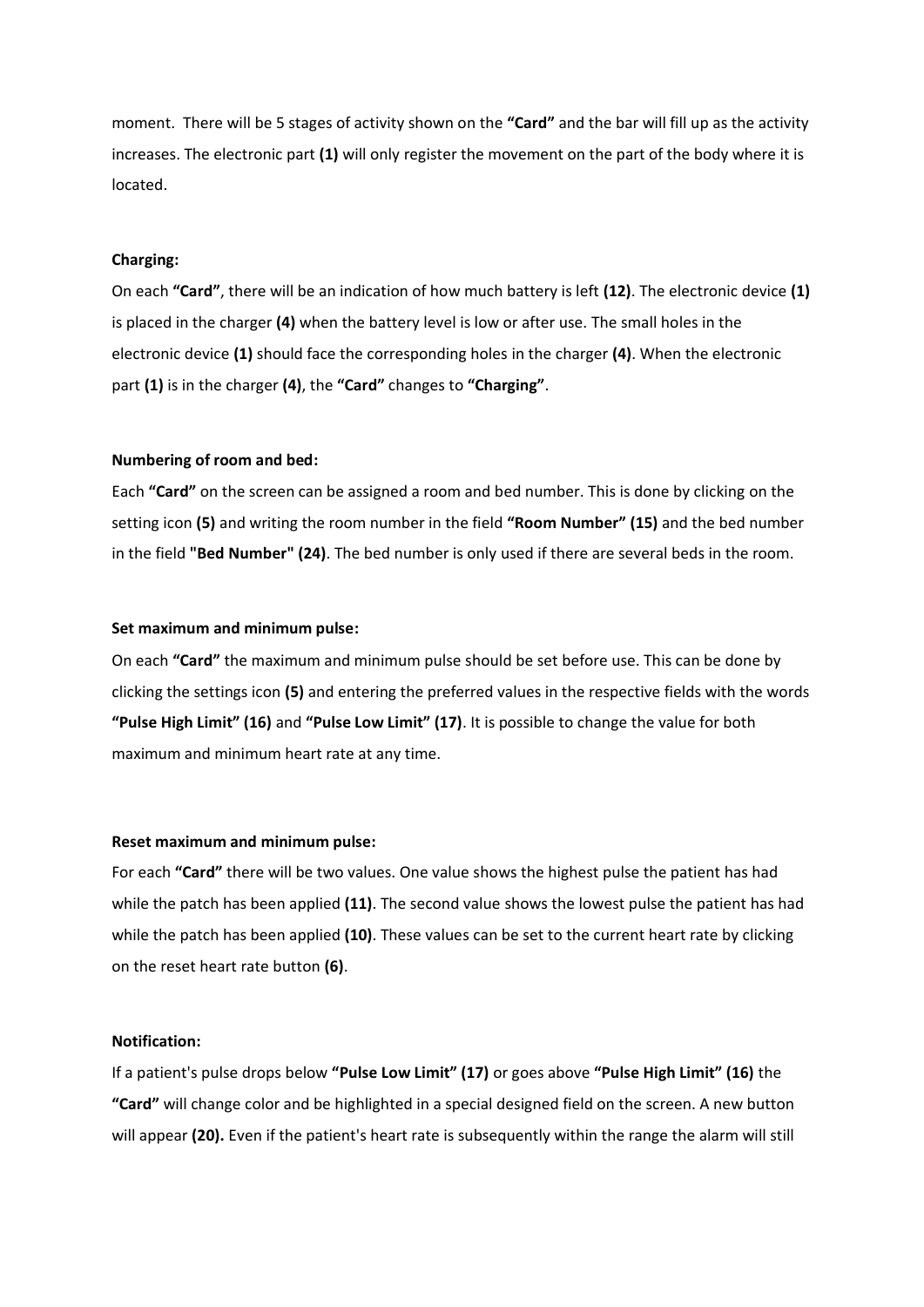be there until it is reset by clicking **(6)**.

#### **Confidence:**

**Confidence (13)** indicates how reliable the measurement of the heart rate is. If **Confidence (13)** is too low, the heart rate will not be displayed and the **"Card"** will switch to **"Too Much Movement"**. This can happen if **Activity level (22)** is too high. The measurement is displayed on a binary scale from 1-10

#### **Trend Graph:**

The patient's pulse can be read in the trend graph by clicking the graph icon **(23)**. The trend graph can show measurements for the last 24 hour.

#### **Awaiting Heart Rate:**

The first time the electronic device **(1)** is placed on a patient, there should be three measurements in a row with a high **Confidence (13)**. This may take some time, as the electronic device **(1)** spends time calibrating to suit the patient and the place where it is attached.

#### **Too Much Movement:**

If there is too much movement, **Confidence (13)** may drop below an acceptable level. When this happens, the **"Card"** changes to **"Too Much Movement"**. When the **Confidence (13)** again is at an acceptable level, it will switch back to **"Card".**

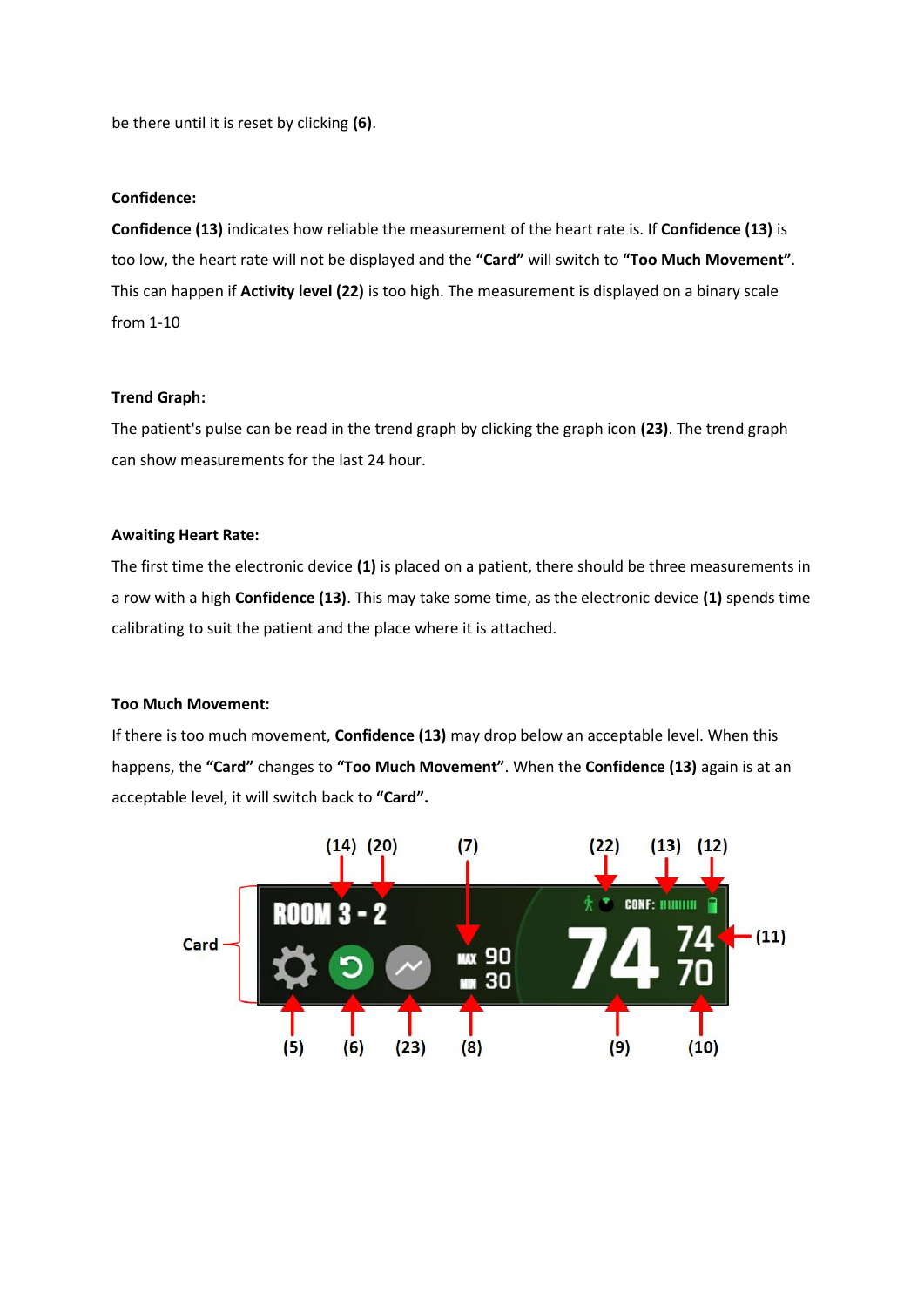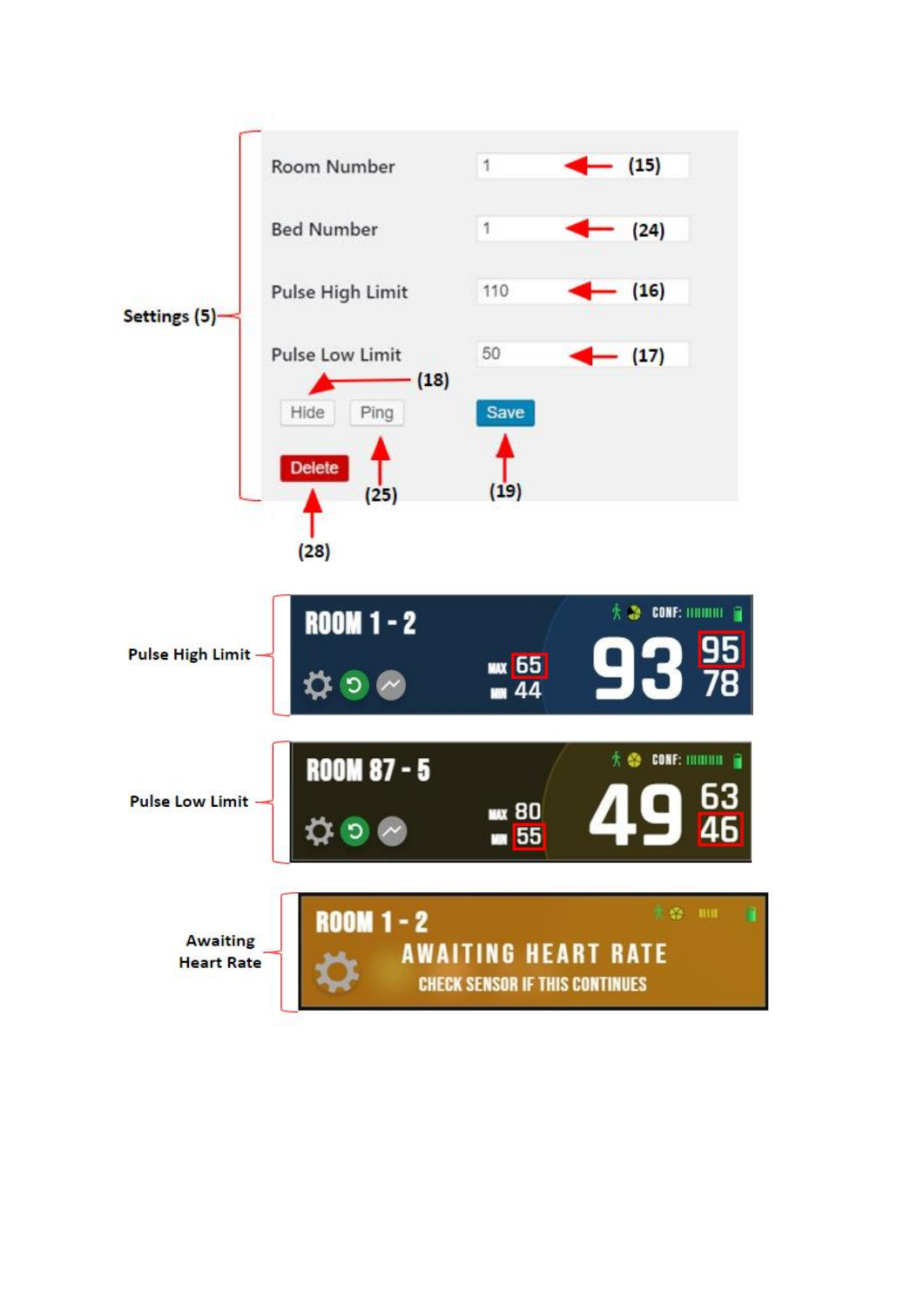

### INTENDED USE:

IMP is a medical product designed to transmit patients' pulse and movements. The measurements are used by healthcare professionals to provide a better overview of patients' condition.

### **EXPECTED CLINICAL BENEFIT:**

When used in accordance with the instructions for use, IMP claims to perform the following:

- Displays real-time pulse for clinicians at a distance from patients.
- Moves the patients **"Card"** on the display if the pulse moves outside the indicated range.

### **Safety claim**:

IMP hereby confirms that the equipment in compliance with the applicable general safety requirements and performance in Annex I to the European Parliament Regulation (EU) 2017/745 and by the Council of 5 April 2017 on medical devices, apart from the aspects covered by the clinical study and that, with regard to these aspects, every precaution has been taken to protect the health and safety of the subjects. This includes, where appropriate, technical and biological safety testing and preclinical evaluation, as well as provisions in the field of occupational safety and accident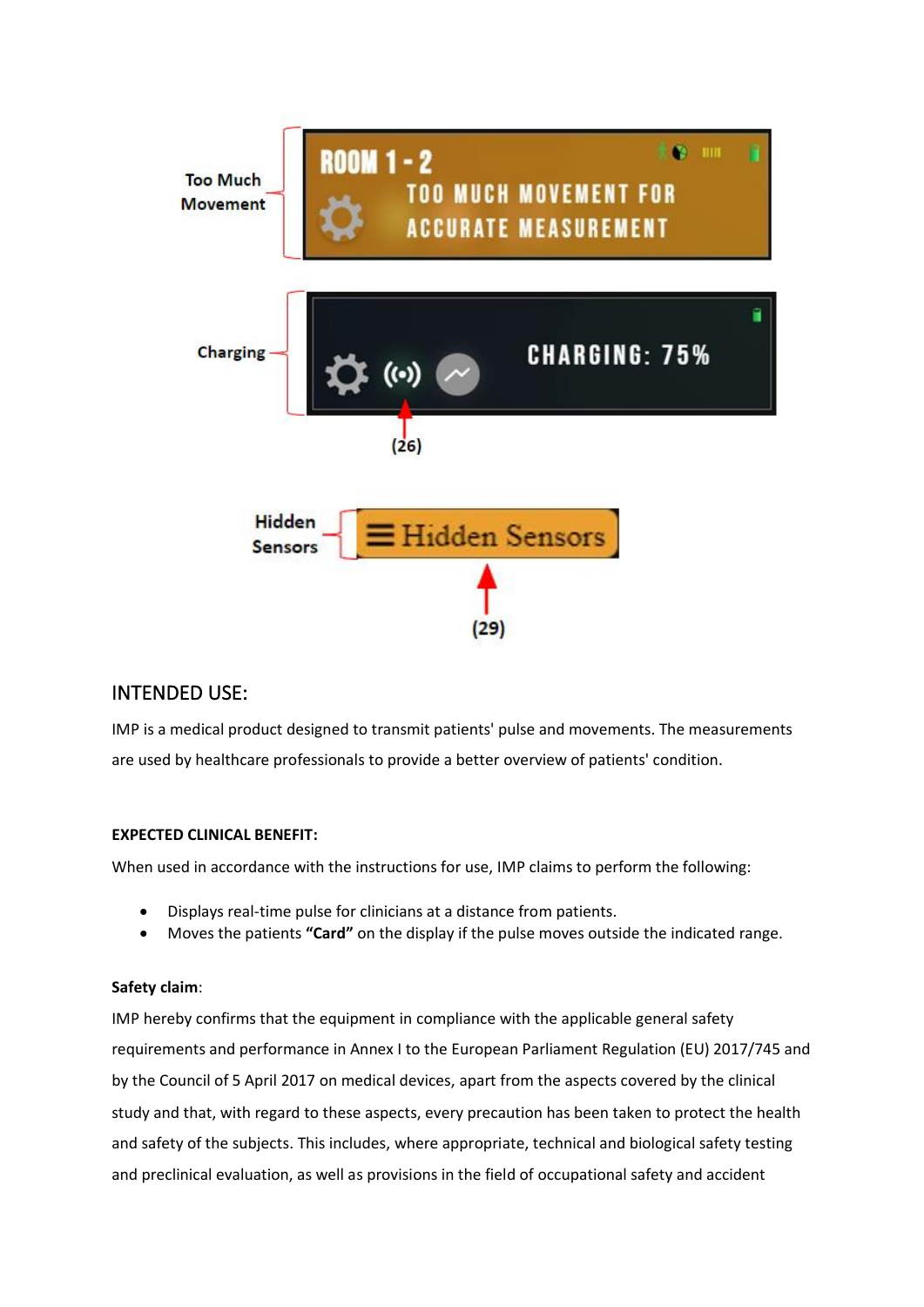prevention, taking into account the latest technology;

#### **The device's performance characteristics:**

- Shorten the hospital stay by improving patients' sleep and well-being during hospitalization.
- Increased safety, due to continuous observations that do not disturb patients.
- Allows healthcare professionals to interact faster.
- Provides healthcare professionals with assurance about patients' well-being.
- Healthcare professionals can reduce the time spent on supervision and utilize resources more efficiently.

#### **Specifications required for proper use of the device:**

Read and understand the instructions for use before using IMP's products.

#### **INDICATIONS FOR USE:**

The product is designed to help healthcare professionals observe patients in need of daily supervision without disturbing them.

#### **PATIENT MÅLGRUPPE:**

- Elder care.
- Patients in psychiatry.
- Patients in need of observation.

#### **NTENDED USER:**

The intended user of IMP is healthcare professionals who have patients to observe.

#### **CONTRAINDICATIONS:**

- Hypersensitivity to silicone or silicone-based adhesive.
- People with special skin conditions e.g. open wounds, irritated skin etc. can be further damaged by the use of patches due to the skin condition.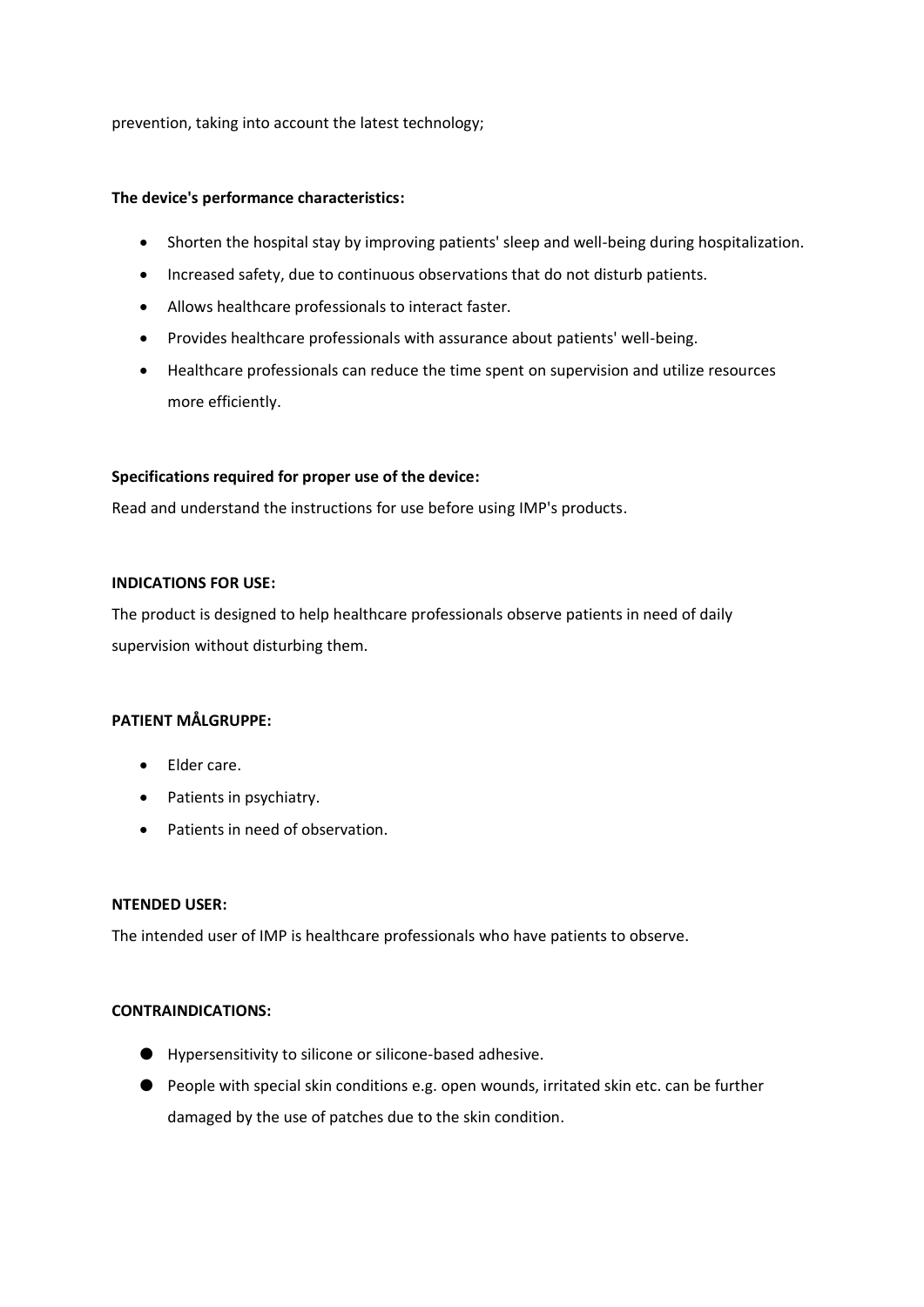#### **WARNINGS AND PRECAUTIONS:**

- 1. The electrical unit **(1)** is not waterproof and should therefore only be cleaned with disinfectant wipes. Once the electronic device **(1)** is inside the patch and attached to a patient, it achieves IP44 and is now protected from water spray from all directions.
- 2. The product is to be used only by healthcare professionals.
- 3. Make sure the skin area is clean and dry before applying the patch.
- 4. The measured data should not be the only basis for critical decisions.
- 5. Do not put the electronic device **(1)** in your mouth.
- 6. Do not apply the patch to areas of skin that are heavily covered with hair or to irritated skin.
- 7. If the packaging is broken on arrival, the product must be returned, as we cannot take responsibility for the hygiene or condition of the product.

#### **INSTRUCTIONS BEFORE USE:**

#### **Prepare the computer**

- 1. Turn on the computer.
- 2. Connect the receiver **(21)** to the USB port on the computer.
- 3. Turn on the application by clicking the IMP shortcut on the desktop

#### **Prepare the charger**

- 1. Unpack the charger **(4)**
- 2. Plug the supplied cord into the charger.
- 3. Plug the other end of the cord into a USB port or electrical outlet.

#### **Prepare the electronic part**

- 4. Unpack the electronic device **(1)**.
- 5. Insert the electronic device **(1)** into the charger **(4)**.
- 6. Click the settings icon **(5)** and insert **Room Number (15)**, **Pulse High Limit (16)**, and **Pulse Low Limit (17)**. **Bed Number** is only used if there are several beds in the room.
- 7. Click the **"Save"** button **(19)**.

#### **Find the electronic device associated with a particular room and bed**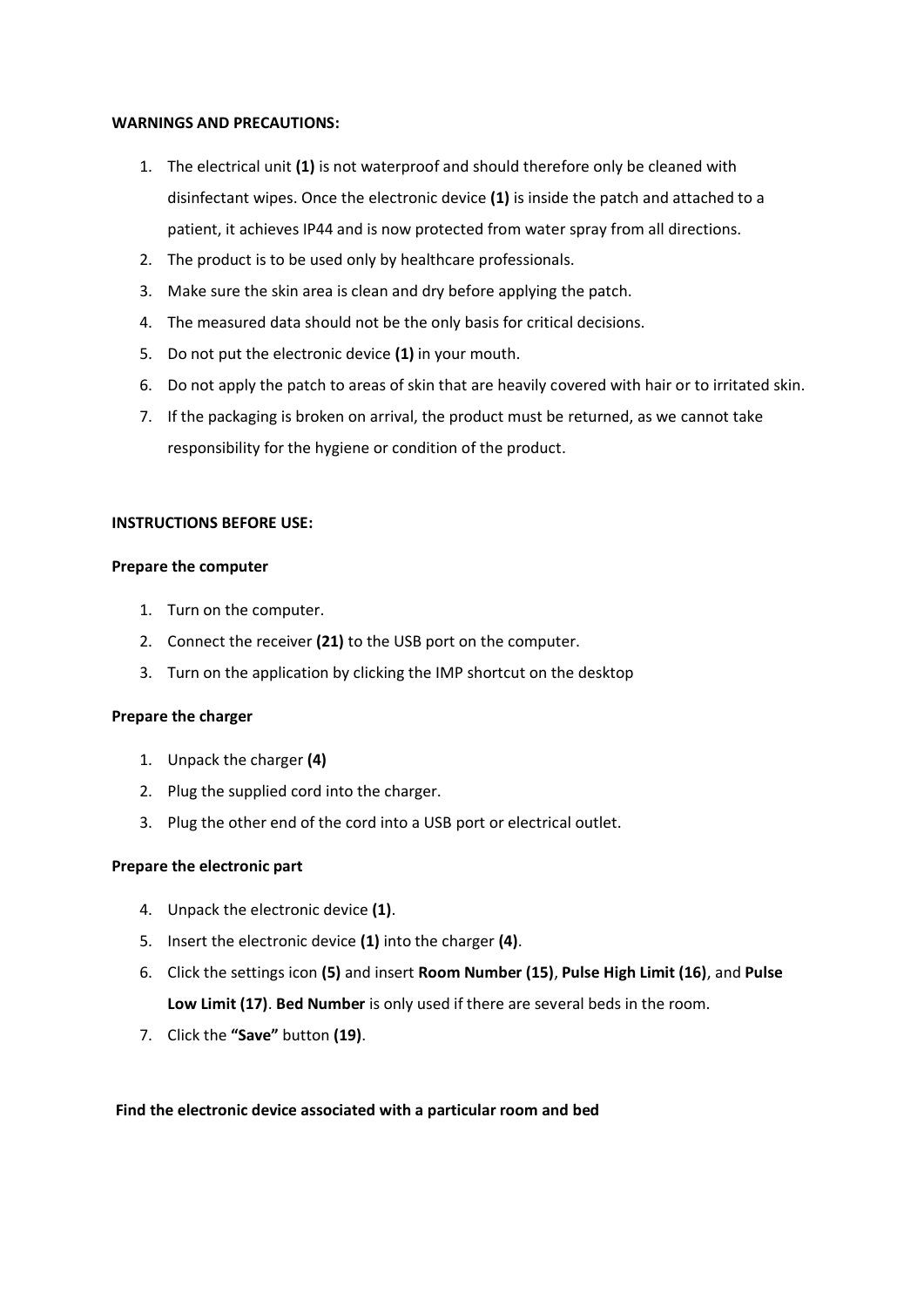- 1. If the electronic device **(1)** is in the charger: Click this button **(26)** a light on the electronic device **(1)** will now flash for 5 seconds.
- 2. If the electronic device **(1)** is not in the charger: Click on the setting button **(5)** and then click on **"Ping" (25).** - a light on the electronic device **(1)** will now flash for 5 seconds.

#### **Apply the patch**

- 1. Take the patch out of the package.
- 2. Insert the electronic device **(1)** into the appropriate pocket at the bottom of the patch. Diodes and sensors must face the skin.
- 3. Remove the protective plastic **(2)** from underneath the patch.
- 4. The patch should preferably be placed on the forearm or on the chest below the collarbone but can be placed elsewhere. Rub gently from the center of the patch and toward the edge to ensure the best possible contact between the skin and the adhesive surface.
- 5. Remove the protective paper from the top of the patch **(3)** by pulling on the small flap.

#### **Remove the patch**

- 1. Grasp the end of the adhesive part and pull the patch off. For the least possible discomfort, this is done in the direction of the hairs.
- 2. The electronic device **(1)** is removed from the patch and cleaned with disinfectant wipes.
- 3. The remaining part of the patch is discarded.

#### **Reuse the electronic part**

Place the electronic device **(1)** in the charger **(4)**. The settings will remain the same until manually changed.

#### **Delete a Card**

- 1. Find the **"Card"** you want to delete.
- 2. Click the setting button **(5)**.
- 3. Click the **"Delete"** button **(28)**.

#### **Note:**

Only use when the electronic device **(1)** is no longer active. If the electronic device **(1)** is still active it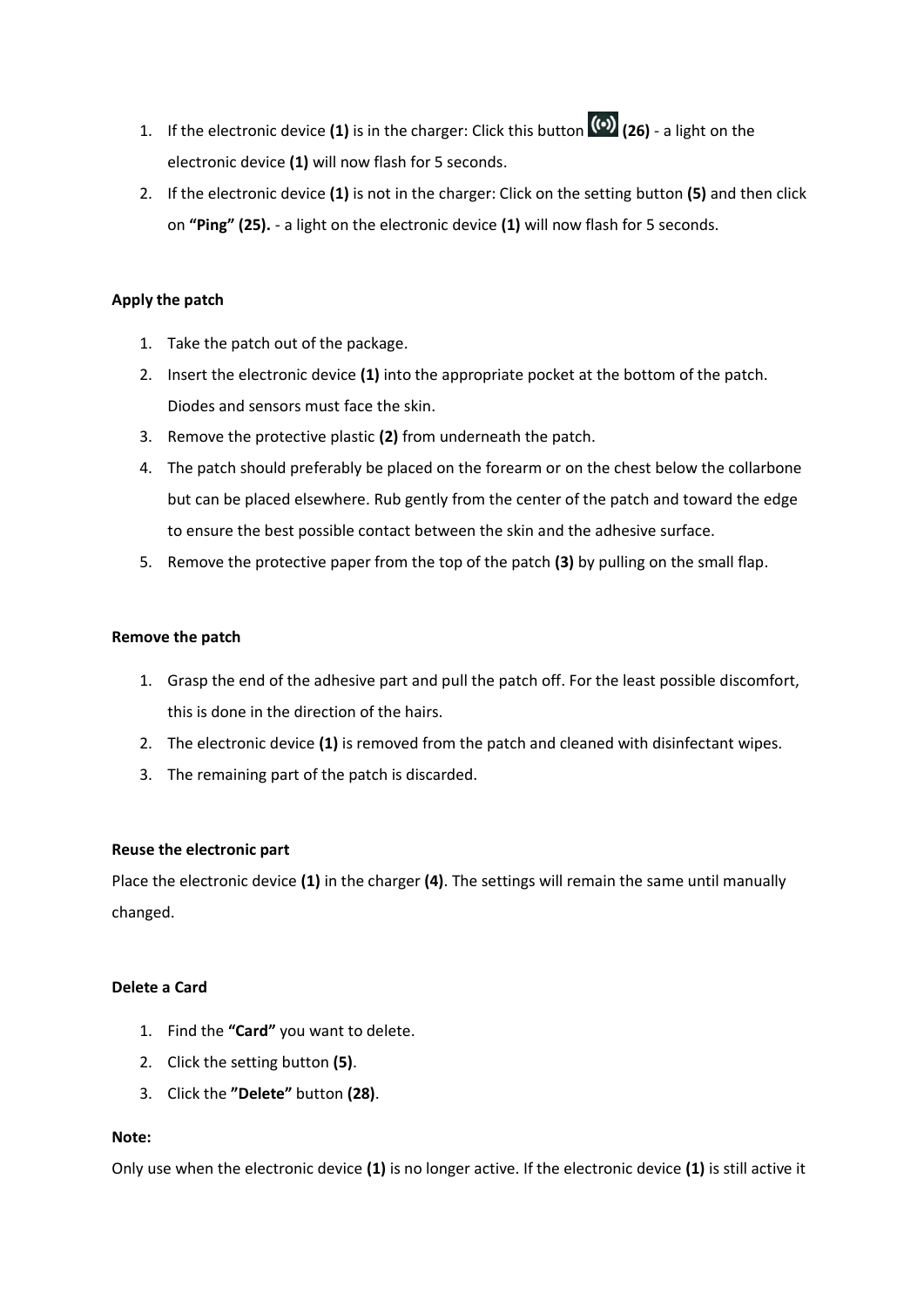will automatically appear again.

#### **Hide a Card**

- 1. Find the "Card" you want to hide.
- 2. Click the setting button **(5)**.
- 3. Click the **"Hide"** button **(28).**

#### **Show hidden Card**

- 1. Click the **"Hidden Sensors" (29)**.
- 2. Click the **"Card"** you want to show.

#### **COMBINATION WITH OTHER APPLIANCES, INCLUDING ACCESSORIES:**

- IMP's software
- The Beacon **(27)**
- The receiver **(21)**

#### **Complications:**

The known potential complications related to the use of IMP include the following:

- Patients with paranoid schizophrenia may be afraid to use it.
- Patients may accidentally remove the patch while sleeping.
- Patients may intentionally remove the patch to contact healthcare professionals.

#### **REPORTING OF ADVERSE EVENTS:**

All serious incidents related to the product must be reported to IMP Scandinavia by filling out a reporting form on the website [IMPscandinavia.com,](http://impscandinavia.com/) or a descriptive email can be sent via [Info@impscandinavia.com.](mailto:Info@impscandinavia.com)

#### **LEVERINGSPROCEDURE:**

The patches, devices and chargers are provided by a delivery service. The patches are wrapped in a PMS Steripack. It is a heat-sealed sterilization bag that complies ISO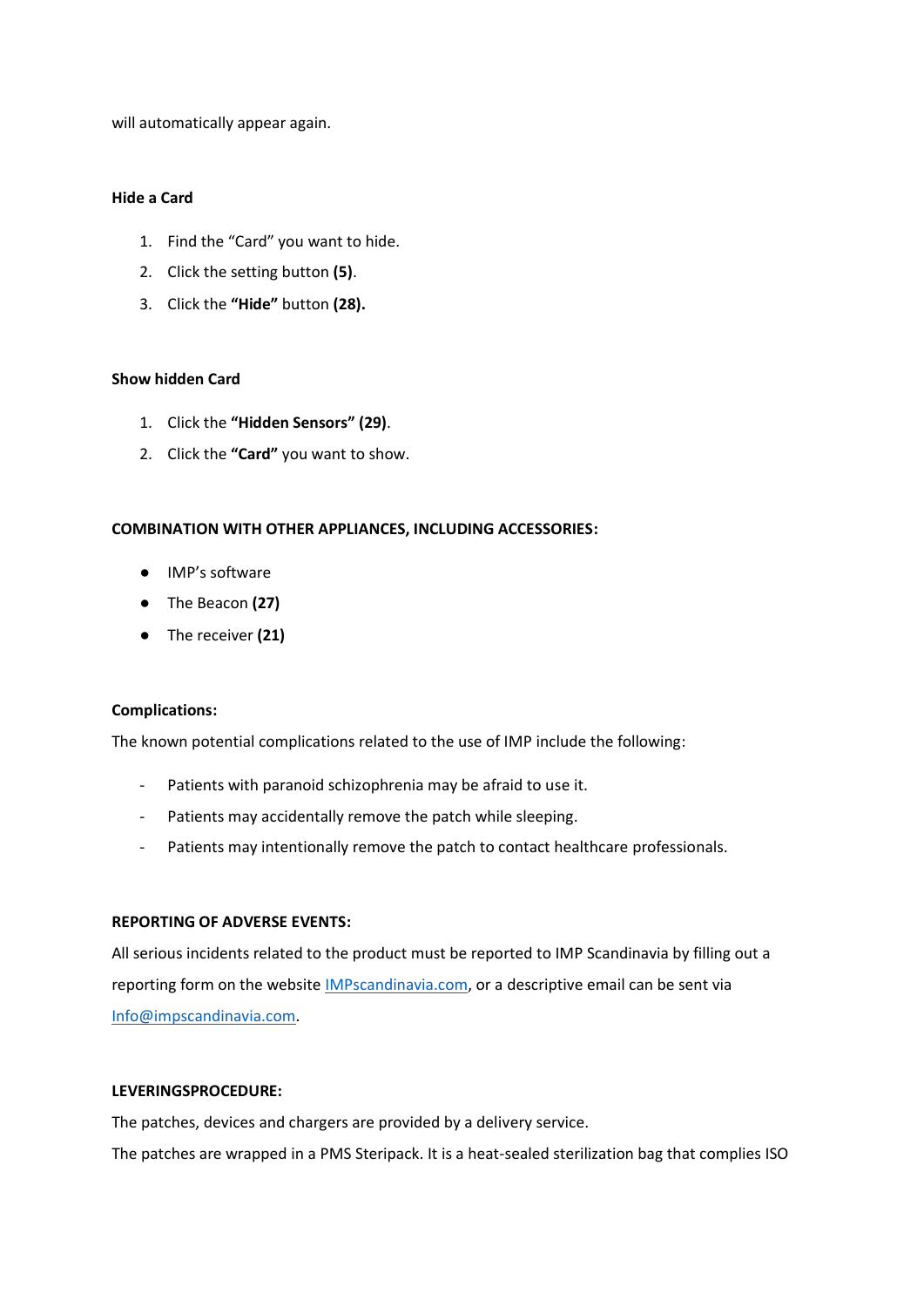11140-1, ISO 11607 and EN 868-5 standards. There are 10 patches in each bag.

The software is installed manually by IMP staff, but can also be downloaded using a link if required.

#### **SUPPLIER & CONTACT PERSON:**

IMP Scandinavia ApS Mail: [Info@impscandinavia.com](mailto:Info@impscandinavia.com) Tel: +45 42683551

### **LABELS:**

UDI-DI labeling for each component of the product:

#### **Base:**

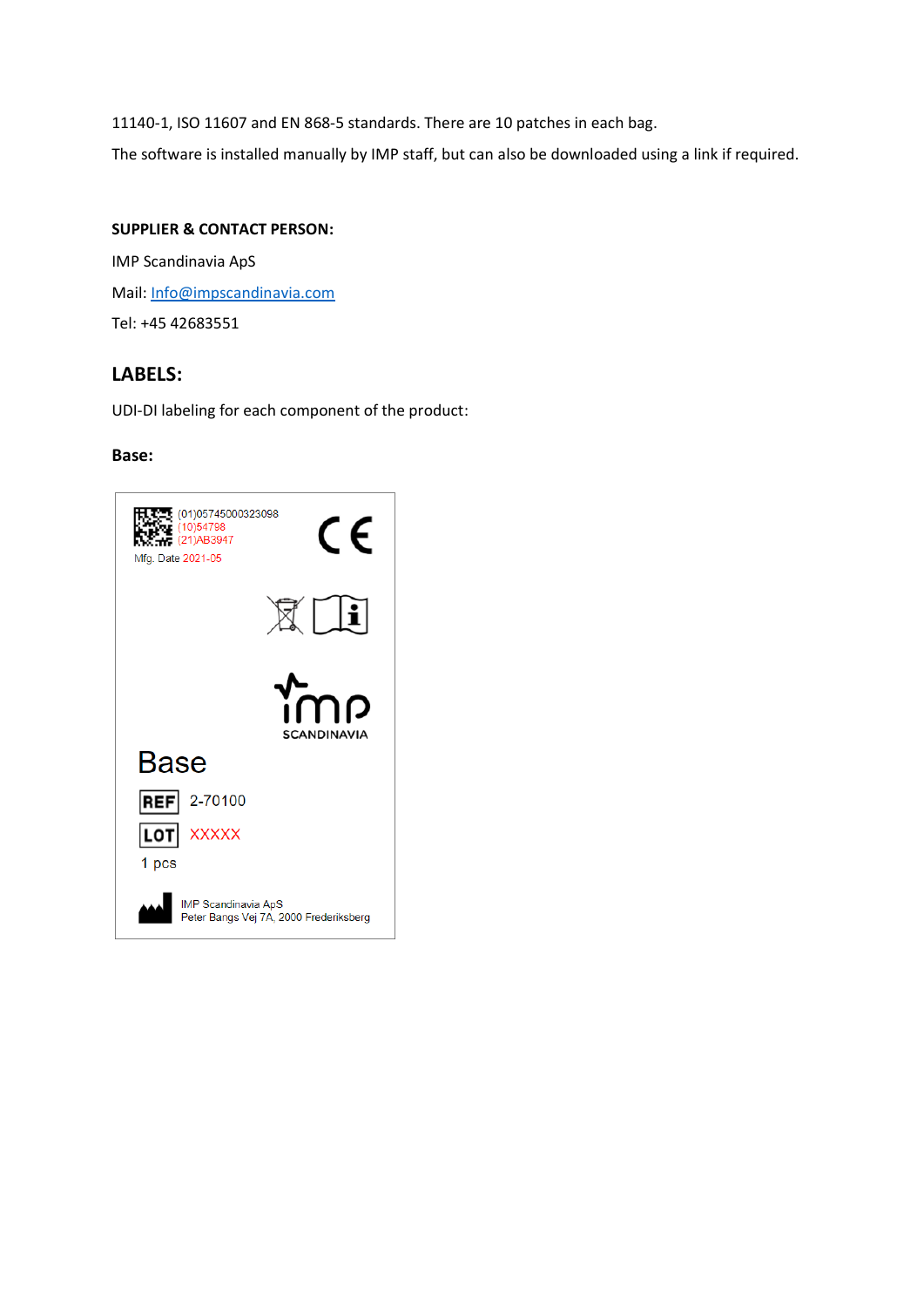#### **Beacon:**



#### **Sensor kit - Contains: Charger, power supply and electronic device:**

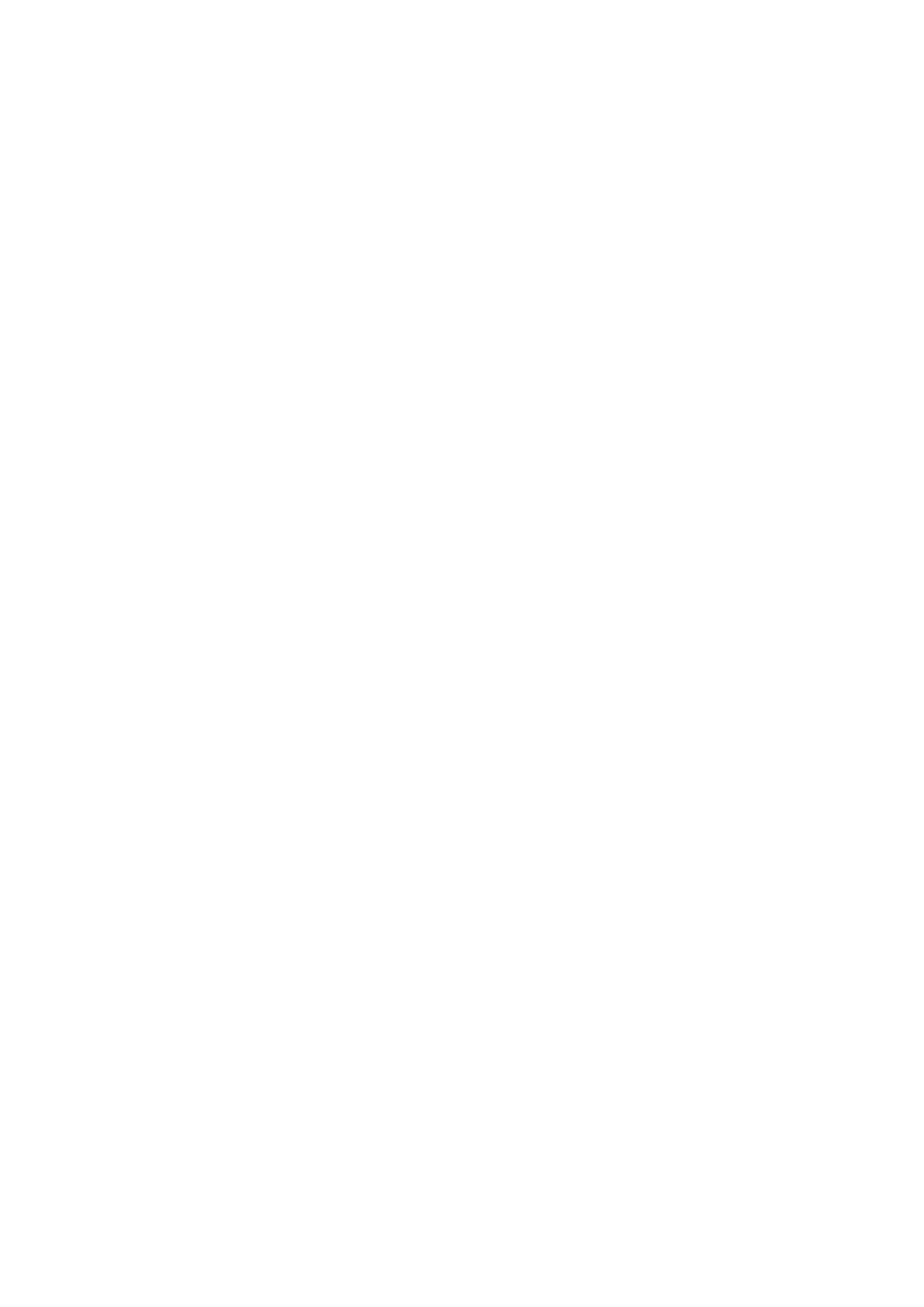

#### **Sensor Unit:**

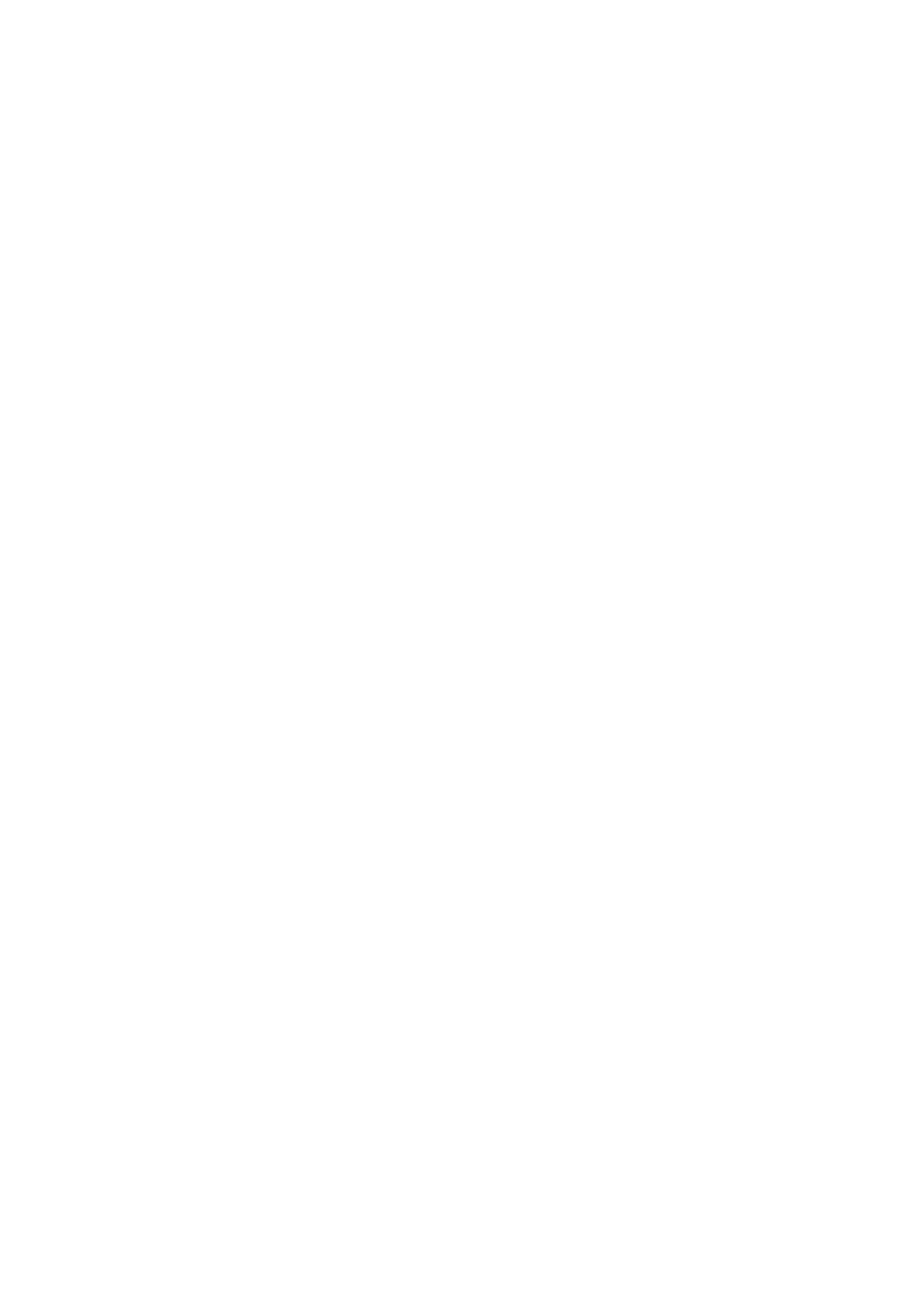